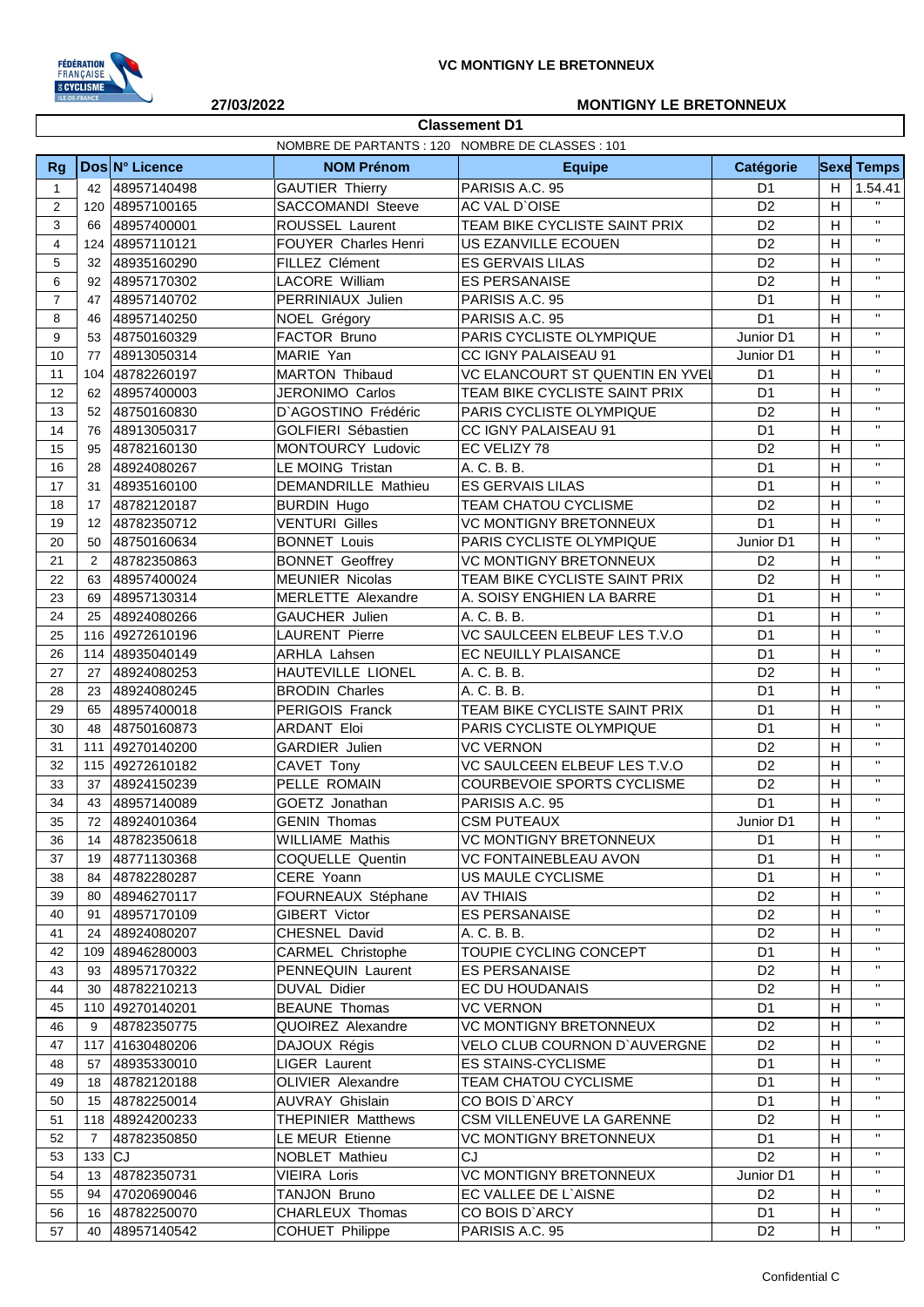| 58  | 11             | 48782350848     | SEVOZ Eliot                              | <b>VC MONTIGNY BRETONNEUX</b>          | D <sub>1</sub>        | H              | $\mathbf{H}$ |  |  |
|-----|----------------|-----------------|------------------------------------------|----------------------------------------|-----------------------|----------------|--------------|--|--|
| 59  | 100            | 50401640002     | <b>GUERRERO</b> Maxime                   | PEYREHORADE SC                         | D <sub>1</sub>        | H              | $\mathbf{H}$ |  |  |
| 60  | 20             | 48771130448     | SAILLENFEST Gaëtan                       | <b>VC FONTAINEBLEAU AVON</b>           | D <sub>2</sub>        | H              | $\mathbf{H}$ |  |  |
| 61  | 88             | 48782280372     | ROPARS Philippe                          | US MAULE CYCLISME                      | D <sub>1</sub>        | H              | $\mathbf{H}$ |  |  |
| 62  | 87             | 48782280102     | PLIGERSDORFFER Patrick US MAULE CYCLISME |                                        | D <sub>1</sub>        | H              | $\mathbf{H}$ |  |  |
| 63  | 126            | lCJ             | <b>CORNILLET David</b>                   | CJ                                     | D <sub>2</sub>        | H              | $\mathbf{H}$ |  |  |
| 64  |                | 123 48957280043 | <b>LANDRY Romuald</b>                    | <b>AC MARINES</b>                      | D <sub>2</sub>        | H              | $\mathbf{H}$ |  |  |
| 65  | 71             | 48924010382     | <b>DEHEYN Axel</b>                       | <b>CSM PUTEAUX</b>                     | Junior D1             | H              | $\mathbf{H}$ |  |  |
| 66  |                | 125 48782280456 | QUIQUINE Yohan                           | US MAULE CYCLISME                      | D <sub>2</sub>        | H              | $\mathbf{H}$ |  |  |
| 67  | 75             | 48913050222     | <b>DURAND Eric</b>                       | CC IGNY PALAISEAU 91                   | D <sub>1</sub>        | H              | $\mathbf{H}$ |  |  |
| 68  | 130            | lcJ.            | TASSAN-GOT Aurélien                      | CJ                                     | D <sub>2</sub>        | H              | $\mathbf{H}$ |  |  |
| 69  | 49             | 48750160880     | <b>BONNET Hugo</b>                       | PARIS CYCLISTE OLYMPIQUE               | D <sub>2</sub>        | H              | $\mathbf{H}$ |  |  |
| 70  | 60             | 48935330064     | VEZIAN Noël                              | <b>ES STAINS-CYCLISME</b>              | D <sub>1</sub>        | H              | $\mathbf{H}$ |  |  |
| 71  | 22             | 48924070091     | LACHOUQUE Hervé                          | <b>VC GARENNOIS</b>                    | D <sub>2</sub>        | H              | $\mathbf{H}$ |  |  |
| 72  | 56             | 48750160606     | TRANZEAT Yannick                         | PARIS CYCLISTE OLYMPIQUE               | D <sub>2</sub>        | H              | $\mathbf{H}$ |  |  |
| 73  | 81             | 48946270211     | LANDIE Titouan                           | <b>AV THIAIS</b>                       | D <sub>1</sub>        | H              | $\mathbf{H}$ |  |  |
| 74  | 45             | 48957140627     | LE BOURHIS Fabien                        | PARISIS A.C. 95                        | D <sub>1</sub>        | H              | $\mathbf{H}$ |  |  |
| 75  | 58             | 48935330193     | MENARD Frédéric                          | <b>ES STAINS-CYCLISME</b>              | D <sub>1</sub>        | H              | $\mathbf{H}$ |  |  |
| 76  |                | 108 48924110632 | NENADOVIC Kristina                       | <b>CSM CLAMART</b>                     | 1ère Catégorie        | D              | $\mathbf{H}$ |  |  |
| 77  |                | 101 48957080417 | LE BRAS Alain                            | ARGENTEUIL VAL DE SEINE 95             | D <sub>2</sub>        | H              | $\mathbf{H}$ |  |  |
| 78  |                | 103 48782260231 | <b>HERAUD Gilles</b>                     | <b>VC ELANCOURT ST QUENTIN EN YVEL</b> | D <sub>1</sub>        | H              | $\mathbf{H}$ |  |  |
| 79  | 21             | 48924070049     | <b>IHUELLOU Arnaud</b>                   | <b>VC GARENNOIS</b>                    | D <sub>1</sub>        | H              | $\mathbf{H}$ |  |  |
| 80  | 54             | 48750160534     | MATUSZEWSKI Sébastien                    | PARIS CYCLISTE OLYMPIQUE               | D <sub>2</sub>        | H              | $\mathbf{H}$ |  |  |
| 81  | 131            | lcJ             | <b>CLATOT Thomas</b>                     | CJ                                     | D <sub>1</sub>        | H              | $\mathbf{H}$ |  |  |
| 82  |                | 106 48924110522 | <b>BOUCHER Benoit</b>                    | <b>CSM CLAMART</b>                     | D <sub>1</sub>        | H              | $\mathbf{H}$ |  |  |
| 83  | 33             | 48935160256     | <b>KUPELIAN</b> Jean Jacques             | <b>ES GERVAIS LILAS</b>                | D <sub>1</sub>        | H              | $\mathbf{H}$ |  |  |
| 84  |                | 112 49500930456 | CARLIN Ludwig                            | <b>ES TORIGNI</b>                      | D <sub>2</sub>        | H              | $\mathbf{H}$ |  |  |
| 85  | 59             | 48935330203     | MUSELET Julien                           | <b>ES STAINS-CYCLISME</b>              | D <sub>1</sub>        | H              | $\mathbf{H}$ |  |  |
| 86  |                | 119 48782130027 | <b>DAUGAN Gilles</b>                     | <b>EC SARTROUVILLE</b>                 | D <sub>2</sub>        | H              | $\mathbf{H}$ |  |  |
| 87  | 90             | 48957170305     | <b>DUVIVIER Lucas</b>                    | <b>ES PERSANAISE</b>                   | Junior D <sub>2</sub> | H              | $\mathbf{H}$ |  |  |
| 88  | 78             | 48913050320     | <b>SERGEANT Nicolas</b>                  | CC IGNY PALAISEAU 91                   | D <sub>1</sub>        | H              | $\mathbf{H}$ |  |  |
| 89  | 82             | 48946270348     | OLLIVIER Hervé                           | <b>AV THIAIS</b>                       | D <sub>2</sub>        | H              | $\mathbf{H}$ |  |  |
| 90  | 97             | 48782430362     | <b>MAHIAS Eliott</b>                     | EC VERNOUILLET V.T.                    | Junior D1             | H              | $\mathbf{H}$ |  |  |
| 91  | 61             | 48957400021     | <b>HELBECQUE Cedric</b>                  | TEAM BIKE CYCLISTE SAINT PRIX          | D <sub>2</sub>        | H              | $\mathbf{H}$ |  |  |
| 92  | 85             | 48782280441     | GOUYA JEAN MARIE                         | US MAULE CYCLISME                      | D <sub>2</sub>        | H              | $\mathbf{H}$ |  |  |
| 93  |                | 121 48957100170 | VERIE Julien                             | AC VAL D'OISE                          | D <sub>1</sub>        | H              | $\mathbf{H}$ |  |  |
| 94  | 5              | 48782350849     | GOMES Hugo                               | <b>VC MONTIGNY BRETONNEUX</b>          | Junior D1             | H              | $\mathbf{H}$ |  |  |
| 95  |                | 55 48750160782  | MEVEL Pierre Yves                        | PARIS CYCLISTE OLYMPIQUE               | D <sub>1</sub>        | $\overline{H}$ | $\mathbf{H}$ |  |  |
| 96  |                | 51 48750160776  | <b>BOUCHER Alexandre</b>                 | PARIS CYCLISTE OLYMPIQUE               | D1                    | H              | $\mathbf{H}$ |  |  |
| 97  | $134$ CJ       |                 | EL OUAZZANI IIi7S                        | <b>CJ</b>                              | D <sub>1</sub>        | Н              | $\mathbf{H}$ |  |  |
| 98  |                | 96 48782430303  | LEROUGE Matthieu                         | EC VERNOUILLET V.T.                    | D <sub>2</sub>        | Н              | $\mathbf H$  |  |  |
| 99  |                | 132 48782280455 | CAUCHOIS Fanny                           | US MAULE CYCLISME                      | D <sub>2</sub>        | D              | $\mathbf{H}$ |  |  |
| 100 |                | 89 48771040232  | SIMON Clément                            | PEDALE COMBS LA VILLAISE               | D <sub>2</sub>        | Н              | $\mathbf{H}$ |  |  |
| 101 | $\overline{4}$ | 48782350866     | FRIGO Mathieu                            | <b>VC MONTIGNY BRETONNEUX</b>          | D <sub>1</sub>        | H              | $\mathbf{H}$ |  |  |
|     | Classement D3  |                 |                                          |                                        |                       |                |              |  |  |

## **Classement D3**

|    |                 |                | NOMBRE DE PARTANTS : 50      | NOMBRE DE CLASSES : 46            |                |    |                   |
|----|-----------------|----------------|------------------------------|-----------------------------------|----------------|----|-------------------|
| Rg |                 | Dos N° Licence | <b>NOM Prénom</b>            | <b>Equipe</b>                     | Catégorie      |    | <b>Sexe Temps</b> |
|    | 8               | 48924150248    | <b>BISCHOFF VINCENT</b>      | <b>COURBEVOIE SPORTS CYCLISME</b> | D <sub>3</sub> | H. | 1.32.00           |
| 2  | 9               | 48924150126    | LETOURNEUR Régis             | COURBEVOIE SPORTS CYCLISME        | D <sub>3</sub> | H  | $\mathbf{H}$      |
| 3  | 45              | 48957170190    | <b>COURTIADE</b> Jean Claude | <b>ES PERSANAISE</b>              | D <sub>3</sub> | H. | $\mathbf{H}$      |
| 4  | 6               | 48782100410    | <b>BARRAUD Franck</b>        | ROUE D'OR CONFLANAISE             | D <sub>3</sub> | H. | $\mathbf{H}$      |
| 5  | 29              | 49270140047    | PINARD Guillaume             | VC VERNON                         | D <sub>3</sub> | H  | $\mathbf{H}$      |
| 6  | 14              | 48935330047    | <b>LEMAITRE Laurent</b>      | <b>ES STAINS-CYCLISME</b>         | D <sub>3</sub> | H  | $\mathbf{H}$      |
|    | 38              | 48957100030    | <b>GAMAIN Olivier</b>        | AC VAL D'OISE                     | D <sub>3</sub> | H. | $\mathbf{H}$      |
| 8  | 31              | 48924110384    | GAGNEUR Xavier               | CSM CLAMART                       | D <sub>3</sub> | H  | $\mathbf{H}$      |
| 9  | 57              | 48924150002    | <b>ANNE Christophe</b>       | COURBEVOIE SPORTS CYCLISME        | D <sub>3</sub> | м  | $\mathbf{H}$      |
| 10 | 43              | 48957400022    | CASTEL JACQUES               | TEAM BIKE CYCLISTE SAINT PRIX     | D4             | H  | $\mathbf{H}$      |
| 11 | 19              | 48782160065    | <b>RIET Jean Claude</b>      | EC VELIZY 78                      | D <sub>3</sub> | H  | $\mathbf{H}$      |
| 12 | 47              | 48946090007    | <b>ALVES Alain</b>           | AVENIR DU VAL DE MARNE            | D <sub>3</sub> | H. | $\mathbf{H}$      |
| 13 | 26              | 48782280368    | <b>SEGRETAIN Benoit</b>      | US MAULE CYCLISME                 | D <sub>3</sub> | H. | $\mathbf{H}$      |
| 14 | 23              | 48924010413    | <b>LHUISSIER Gilbert</b>     | <b>CSM PUTEAUX</b>                | D <sub>3</sub> | H. | $\mathbf{H}$      |
| 15 | 12 <sup>2</sup> | 48957140074    | <b>GOETZ Didier</b>          | PARISIS A.C. 95                   | D <sub>3</sub> | H  | $\mathbf{H}$      |
| 16 | 48              | 48946160225    | THIBAULT Frédéric            | UC BORDS DE MARNE                 | D4             | H  | $\mathbf{H}$      |
| 17 | 20              | 48782160124    | TESSIER Gérald               | EC VELIZY 78                      | D <sub>3</sub> | H  | $\mathbf{H}$      |
| 18 | 37              | 48957100145    | CHAMVOUX Olivier             | AC VAL D`OISE                     | D <sub>3</sub> | H. | $\mathbf{H}$      |